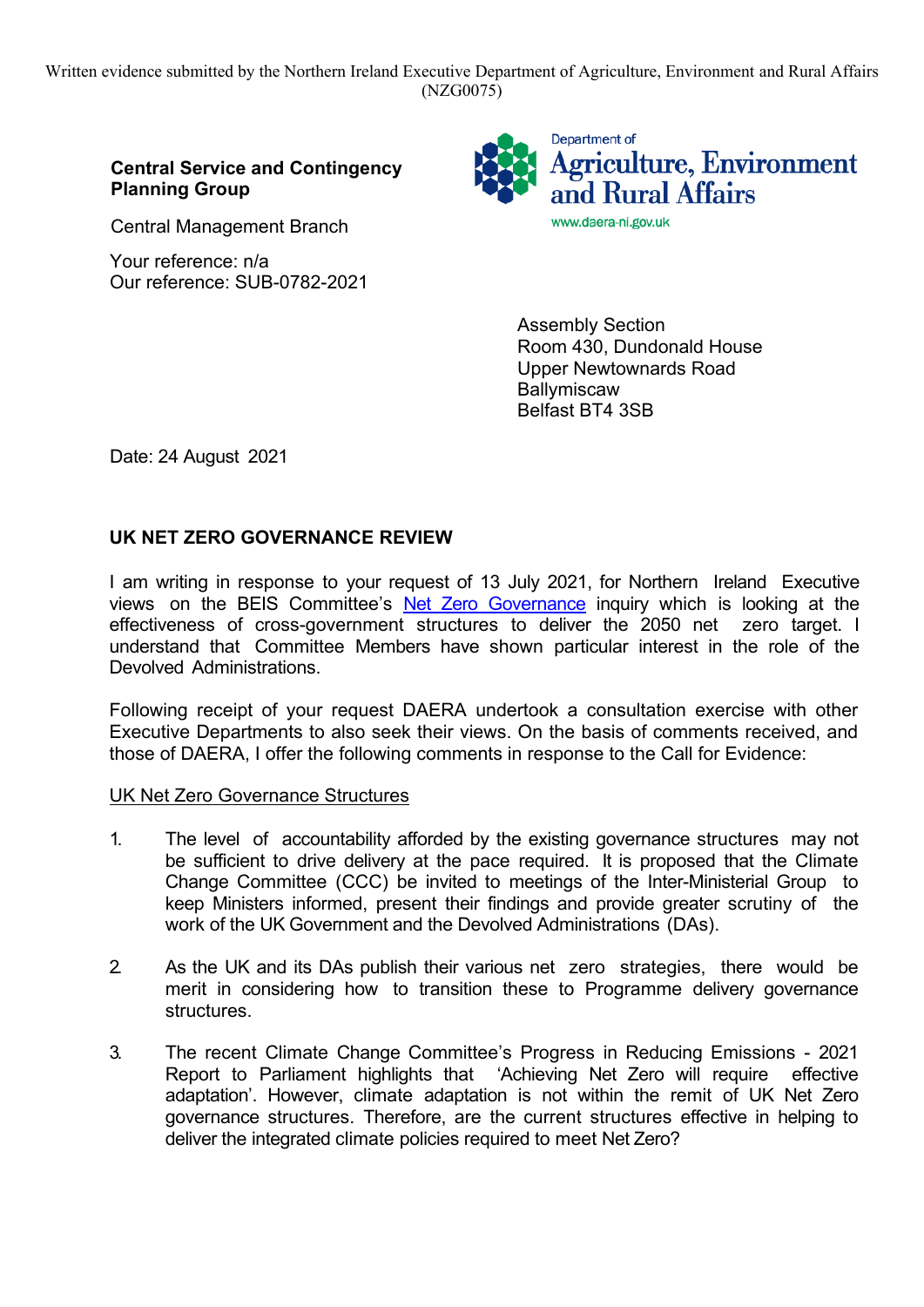- 4. We agree with the Committee on the importance of effective governance, in particular communication and coordination between BEIS and the DAs. To that end, a number of publications have been launched and/or been consulted on recently with more planned in the near future. In light of this, we note that:
	- Documents do not always consider and accurately reflect the circumstances within DAs:
	- Often these documents are shared with DAs later in their development, with limited time for meaningful input; and
	- More consideration needs to be given as to how these publications may affect DAs.
- 5. It is important that devolved powers are respected and governance structures must facilitate engagement at the right level and with the right people. This will help ensure that decisions can be made by those with the authority to do so and that this happens at a pace consistent with meeting carbon budgets and ambitious net zero targets.
- 6. There is also a need for governance structures to be as streamlined as possible and joined up with existing groups. For example, the Department for Infrastructure engages regularly with the Department for Transport and Office of Zero Emissions Vehicles in respect of transport decarbonisation. Departments in Devolved Administrations do not have the same level of resources and staff to dedicate to the many policy and operational areas impacted and often it is the same staff in our departments who are working across a broad range of relevant issues. We therefore need to ensure that work and discussions are not duplicated and that the various policy agendas are joined up.
- 7. There are a number of small changes that could help to deliver cross-Government action more effectively, which are:
	- i. Ensuring that DAs are kept well informed of the BEIS programme of work and information shared at the earliest possible stage and with sufficient time for considered input;
	- ii. Earlier engagement and input from DAs would help address collective challenges we face. NI Executive Departments are happy to engage with BEIS to see how this could be effectively implemented on a practical level;
	- $\ddot{\mathbf{u}}$  Funding opportunities must be available to all DAs in a fair and equitable way  $-$  e.g. support schemes should be open across the UK and designed with input from DAs; local councils in NI to have with the same opportunities offered to local authorities elsewhere; and
	- iv. Consideration should be given to where the various DAs can provide a leadership role given their unique strengths in certain areas, e.g. NI could lead on the design of a new smart meter given our strong digital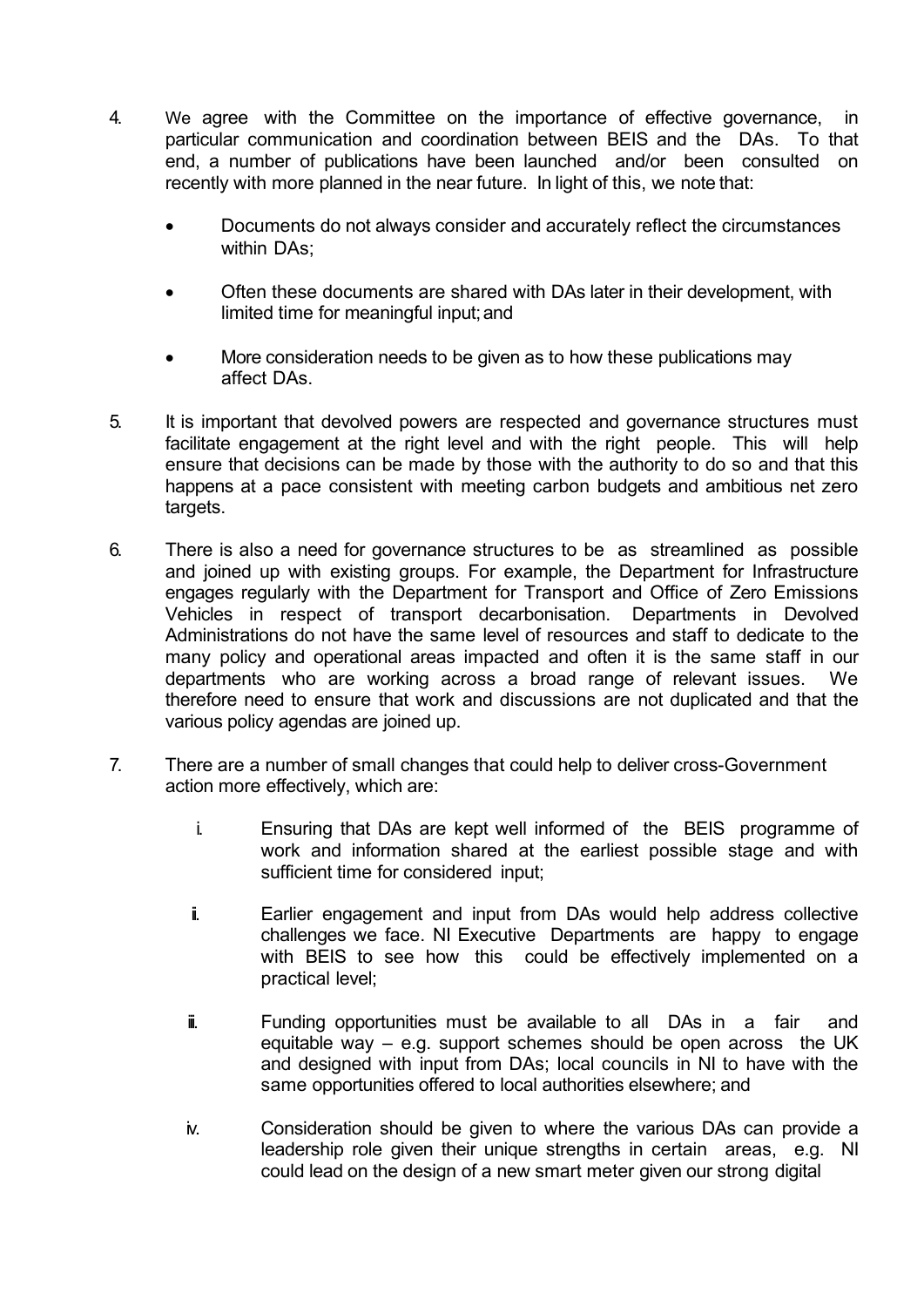sector; or progressing new hydrogen processes to avail of decarbonised alternatives to gas that also utilises circular economy principles.

#### **Metrics**

- 8. It has been highlighted at the BEIS Deep Dives that the CCC and BEIS have different sets of statistics which align in many ways. However it would seem prudent to have one agreed set of targets and metrics for the purposes of clarity and avoidance of confusion.
- 9. DAERA is leading on development of the NI Executive's Green Growth Strategy a multi-decade strategy to address climate change holistically by balancing climate action, the environment and the economy. The benefits from this Green Growth Strategy will be wide-ranging – green jobs, emissions reduction, improved environment and wider societal gain. We are working to establish indicators to measure the success and the impacts of delivering the Green Growth Strategy.
- 10. Subject to NI Executive approval prior to COP26, the new Energy Strategy for Northern Ireland proposes monitoring progress through annual reporting which will include the flexibility to be updated at regular intervals based on changing circumstances and developments.
- 11. Within each of the five principles of the NI Energy Strategy, DfE will set specific targets and objectives that we will report on. In addition, DfE also intend to monitor a range of strategic outcome indicators, which can track progress in achieving the two aspects of our overall vision.
- 12. Indicators will allow us to measure success at achieving the Energy Strategy outcome. We are proposing using the following strategic level metrics:
	- a. Greenhouse Gas emissions from energy-related sectors;
	- b. Jobs and turnover in the low carbon and renewable energy economy;
	- c. Domestic energy costs relative to household income;
	- d. Business energy purchases relative toturnover;
	- e. Households in fuel poverty;
	- f. Relative electricity and gas prices.

#### NI Executive Arrangements

- 13. It is worth noting that Climate Change legislation is currently progressing through the Northern Ireland Assembly. It is expected a Climate Change Bill, when passed, will include specific arrangements for governance and accountability across the NI Executive.
- 14. DAERA is leading development of the NI Executive's Green Growth Strategy in partnership with other departments, local government and stakeholders from across the business, voluntary and community sectors. This overarching multi-decade strategy will be supplemented by a series of climate action plans to help Northern Ireland transform our society towards net zero by 2050, protecting and enhancing our environment and delivering sustainable economic growth. Development of the strategy involves collaboration with policy leads across Government and is being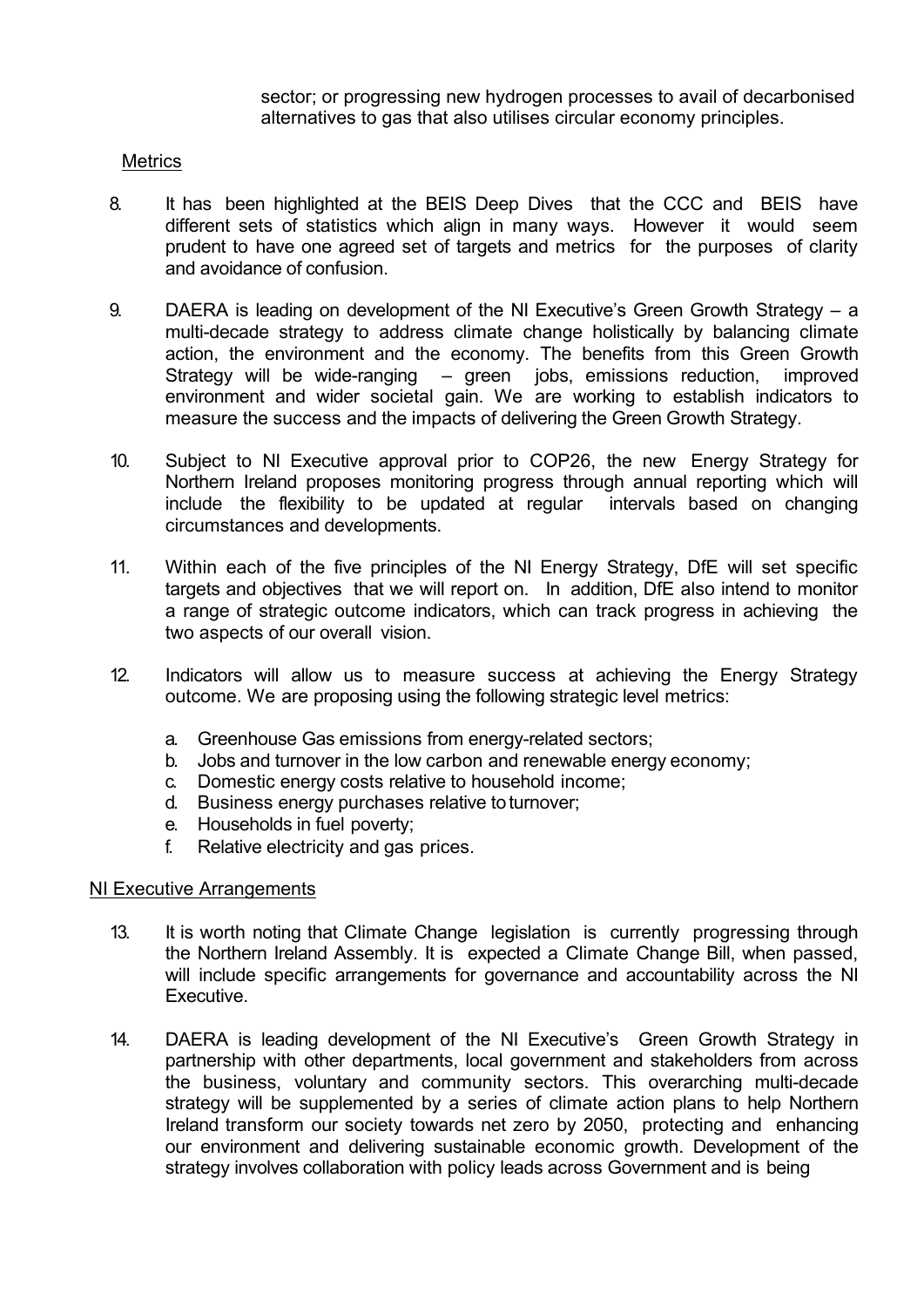supported by CCC advice on sectoral pathways and targets to be included. A draft Green Growth Strategy will be published for consultation in autumn 2021, to coincide with COP26, with the final document and first Climate Action Plan by end of March 2022.

- 15. The Department for the Economy (DfE) has led a significant collaborative work programme across NI central and local government, arms-length bodies, the energy industry and other key stakeholders to inform the development of a new Energy Strategy for Northern Ireland. The governance structures put in place for this (Project Board, Government Stakeholders Group, five thematic working groups with over 70 representatives from 30 organisations, an Expert Advisory Panel and Gas and Electricity stakeholders groups) have ensured that the Energy Strategy involves appropriate contributions from those that will be involved in delivering it.
- 16. The Energy Strategy Project Board will now transition to a Programme Delivery Board from September with Deputy Secretary membership from all Departments undertaking a decision-making and implementation monitoring role in energy policy; this will be informed by NICS wide Checkpoint Director meetings to update on policy development.

#### Spending Decisions

- 17. The long anticipated Net Zero Costs Review must be delivered immediately to help us all better understand how we can deliver a low carbon economy whilst protecting the environment and the most vulnerable in our society.
- 18. Each Devolved Administration needs to play its part, therefore, a clearer, more detailed understanding of the financial implications should be provided and the required financial support that is needed to enable Devolved Administrations to address climate change and meet targets for collective benefit.
- 19. As actions are likely to be required over a long time period, and span political mandates, it is essential that financial and economic decisions accommodate these longer time frames.
- 20. The Climate Change Committee estimates that NI needs an additional £34bn of capital investment out to 2050 and, whilst this will not all fall to taxpayers, there will be a substantial need for additional public expenditure to deliver on this. This must be considered by the UK Government and HMT to ensure appropriate additional funding is provided.
- 21. In making spending decisions, HMT should take account of the current position of Devolved Administrations on the trajectory towards net zero in order to inform how to prioritise financial and economic decisions.
- 22. For example, compared to the rest of the UK, NI has a fairly unique position in terms of financing the energy transition as a result of high levels of fuel poverty and low levels of disposable income. In addition, NI has a different regulator, different regulatory environment and an all-island energy market that is not the same as in GB. As a result, we can take learnings from best practice and unsuccessful